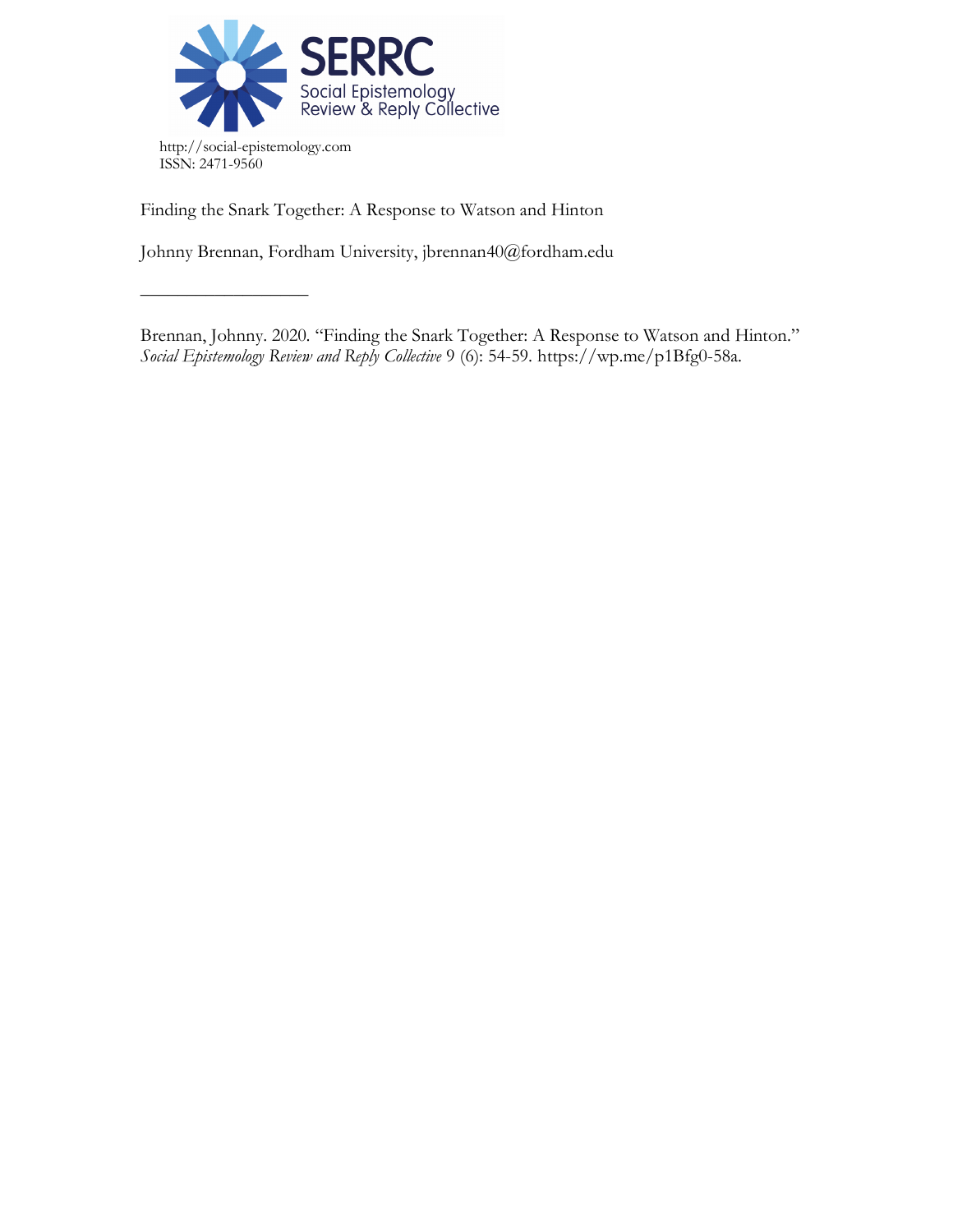

I would like to begin by thanking Jamie Watson (2020) and Martin Hinton (2020) for their charitable treatments of my paper (2020) and their illuminating replies. They are right to even further temper my already reserved optimism about novices' capabilities to reasonably defer to experts. I also must confess; I have no major disagreement with their criticisms. Both authors assert that we have precious little reason to suppose that novices will value good inquiry enough to be motivated to do their due diligence. I think this is unfortunately right. They also both propose that any hope of cutting the Gordian Knot of assessing experts is to be found in emphasizing the *social* of social epistemology. Again, I wholeheartedly agree. So, I would like to use this response as an opportunity to expand on an aspect of my paper that did not get enough attention. Although I could have done a better job of making this clearer in my original paper, I think their suggestions fit nicely within the program I formulated there.

## **What's Wrong with a Reliability Criterion?**

Watson likens the expertise problem to Lewis Carroll's poem "The Hunting of the Snark." None of the hunters have seen a Snark, its distinguishing characteristics are ambiguous, and the map they use to find it isn't very good—although they all think it's perfectly clear. What's more, the only crew member to find a Snark disappears. The poem makes for a stimulating allegory: to find an expert, novices must "disappear" from the land of the layman and become the very thing they are seeking.

Watson is right in that I think Snark hunters need to draw a more accurate map (2020, 54). Part of what is involved in making a more accurate map is doing what we can to ensure that our representations are cartographically accurate and not skewed by the filter through which we are looking (i.e., my metacognitive reliability criterion). Admittedly, this is awfully hard work. Although Watson did not explicitly say this, it requires that novices become a different kind of expert: not of the Snark, but of their own minds. Why think that novices will be motivated enough to do this hard graft?

Watson uses himself as an example. Despite being raised in a six-day creationist family, he was able to overturn those false beliefs. The process was long and arduous; the two things that carried him through were the high value he put on knowing the truth and the conviction he had that paying attention to those who disagreed with him was the right path to get there (2020, 55). Very admirable qualities, but not ones that are universal or even widespread among novices. In Watson's words, "It is worth pointing out that the Snark hunters in Carroll's poem looked at the blank map and were "much pleased when they found it to be a map they could all understand." If you think your current map is accurate, it is unlikely that you'll spend time evaluating others." (2020, 55) It is deeply unsettling to think that we are wrong about the world (as Kant says, the dear self is everywhere we turn). So, we must deeply prize getting things right in order to overcome the—quite natural—avoidance of disorientation that comes with the realization that we are wrong.

Hinton follows the same track. I conceded that my reliability condition leaves some room for disingenuous rationalization. However, the quantifier "some" indicates a relatively small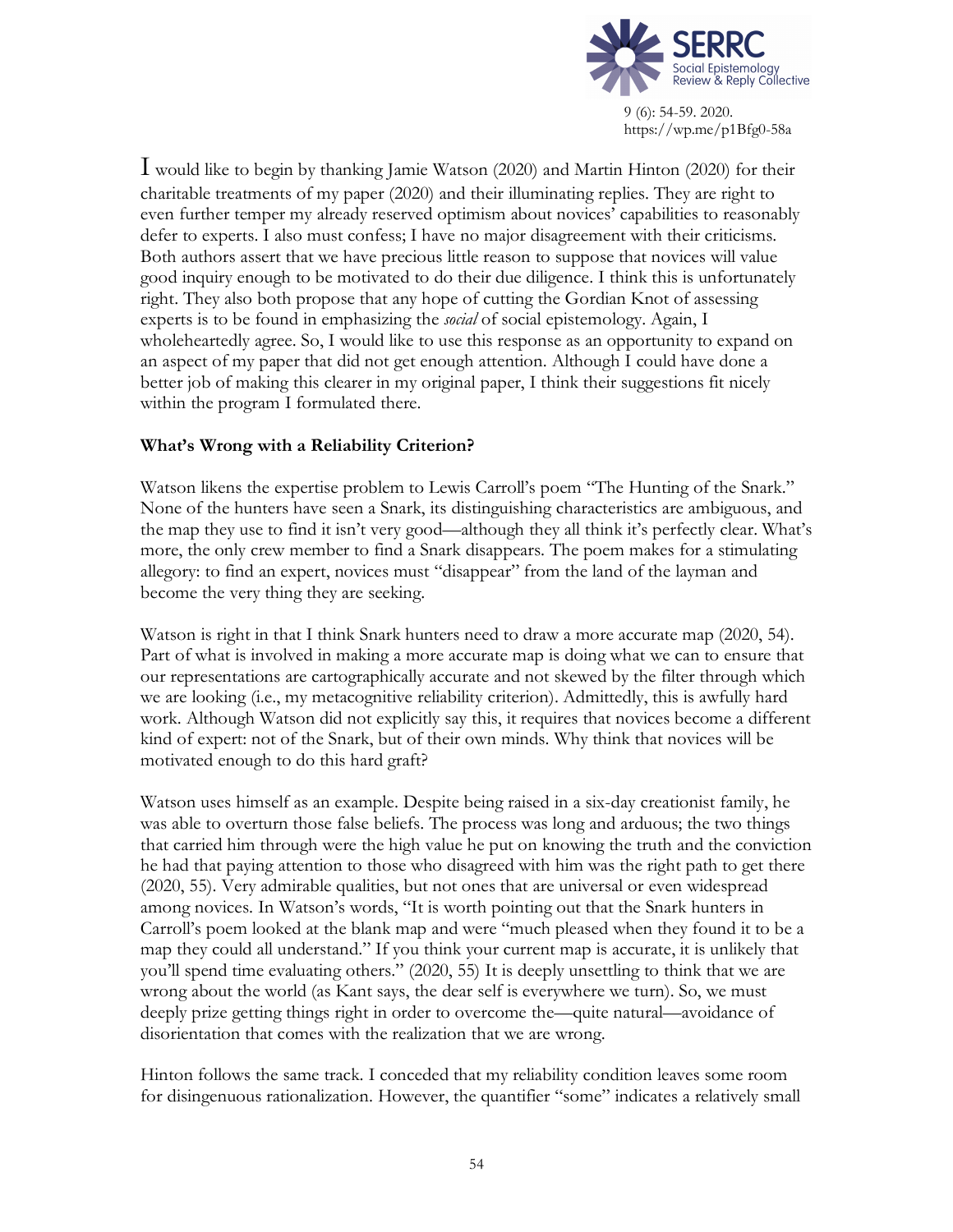#### *J. Brennan*

amount of wiggle room. Hinton thinks the opportunity for self-deceptive inquiry is quite high: "it's questionable how much anyone cares, and it's certainly questionable what social goods come with being a good inquirer—one might well argue that honest inquiry and epistemic autonomy are likely to have a high social price, especially if they lead us to unpopular or unconventional conclusion." (2020, 68) As an aside, I think the social price would be lower if we collectively valued accuracy about the world more and stopped finding personal shame in being wrong. But this just underscores the broader point: we cannot succeed by changing beliefs; we have to change values. This is something we all agree on (including Anderson), and unfortunately changing values gets harder the older we get. Is this reason for optimism or pessimism? That is likely a matter of perspective.

In addition to the motivational problem, Watson adds on another category of obstacles that novices face—what he calls "ecological" obstacles, referring to the varied conditions under which experts operate (2020, 55). Watson outlines two. First, different domains of expertise have different "ceilings," some low and others high. Domains with low ceilings have a finite set of basic concepts and skills. In domains like landscaping or accounting, there is only so much you need to master. On the other hand, domains with high ceilings seemingly have no upper limit to the new skills to learn or new directions you can take them. In music or neuroscience, the possibilities for innovation are endless. Without grasping this distinction, novices run the risk of viewing all expertise as either substantial or insignificant (Watson 2020, 55). They are likely to make the mistake of seeing low ceiling domains as not actually requiring expertise (since non-experts could perform just as well or nearly as well as experts). Expanding on Watson's analysis, novices might confuse high ceiling domains as low ceiling domains—again putting experts and non-experts on the same level because they don't recognize the difficulty of the domain (the "my opinion is as good as your knowledge" problem).

This leads seamlessly into the second ecological obstacle novices confront: There are varying distances between novices' and experts' understanding of the world. Drawing on the work of C. Thi Nguyen (2018), Watson argues that each novice inhabits a cognitive "mainland," the competencies and skills they possess. Experts who reside close to their cognitive mainland are more easily assessed. But experts who are far away from their cognitive mainland—who inhabit cognitive islands—are harder to assess because they are "isolated from resources that would let novices make sense of their abilities and authorities." (Watson 2020, 56) The broader point is that both novices and experts vary widely in their competencies and this makes the problem of how novices can assess and reasonably defer to experts much thornier.

## **Finding the Snark Together**

Snark hunters do need a more accurate map. My misstep was implying, through disproportionate attention, that drawing a more accurate map requires only a self-focused look at how the map is potentially clouded by the lenses through which we look. It is going to require a communal, jigsaw-puzzle piece approach. I agree with Hinton that we should make the process of identifying trustworthy experts collaborative rather than competitive. The problem with constructing a hierarchy of expertise on one's own is that it gets tied up with one's ego and leads to an attitude of "cheerleading" for one's preferred expert: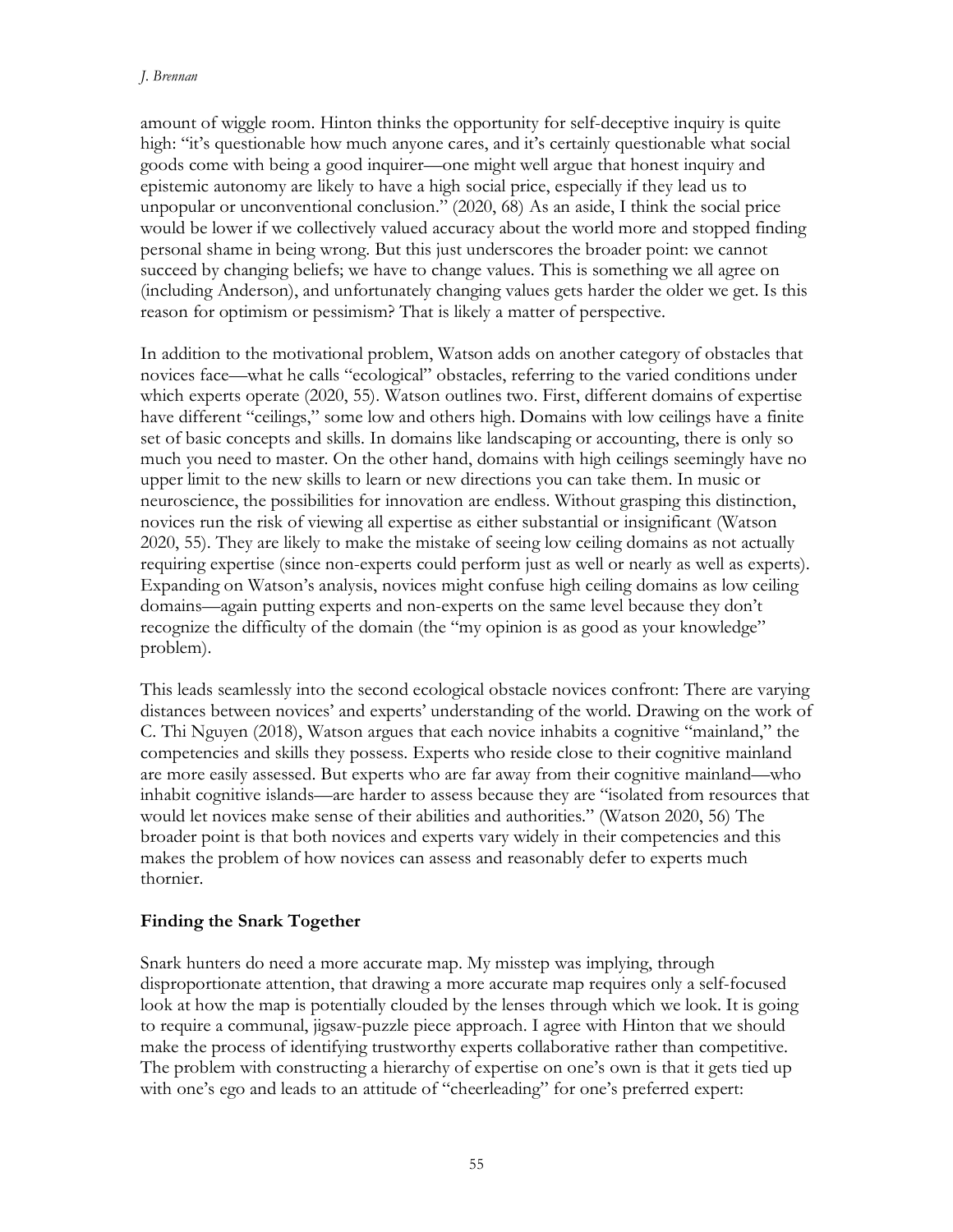

By making the process itself essentially argumentative we move away from the idea that the answers to questions of integrity, or responsibility, and so on, are out there, waiting to be discovered with the help of Google, and towards a situation where those with faith in differing sources are pushed to justify their favourite, not in terms of what degrees she has, but in terms of how she compared to another source who perhaps has a different opinion (Hinton 2020, 69).

Instead, Hinton suggests that we ought to construct a hierarchy of expertise dialogically, in cooperative conversation with other inquirers. I also agree with Watson that we need a richer picture of how the diverse competencies of experts and novices overlap—it is not the case that all novices are equally ignorant, nor is it the case that all experts are equally authoritative (Watson 2020, 57).

I'd like to gently push back on Watson's metaphor of elusive Snark as expert. I think the expertise problem resembles less the hunting of the Snark and more the ancient Indian parable of the blind men and the elephant. As the story goes, six blind men approach an elephant in order to feel what it must look like. One touches its side and exclaims that it is like a wall; another touches its tusk and exclaims it is like a spear; a third thinks it is like a snake after touching its trunk; and so on. According to one of the most famous retellings by the poet John Godfrey Saxe (1873), the blind men began to argue after reporting what they felt:

And so these men of Indostan Disputed loud and long, Each in his own opinion Exceeding stiff and strong. Though each was partly in the right, They all were in the wrong!

In some versions of the parable, the blind men even come to blows because each assumes the others are lying about what they felt.

I think this story is a good allegory for the expertise problem for two reasons. First, it highlights the need for more humility in our investigations. Rather than assuming that our experience of the world is correct and experiences that diverge from ours are wrong (a psychological phenomenon known as naïve realism), we should remind ourselves that our perspectives are likely incomplete. What's more, increased intellectual humility on part of the blind men would naturally lead to the next step of inquiry: combine their incomplete observations to zero in on a more accurate picture. Rather than the Snark standing as a metaphor for the expert—an entity that one seemingly cannot find without disappearing an elephant is a better metaphor because it is too large to be observed directly by oneself but can, in theory, be grasped through a collective effort. As novices we are blind when it comes to investigating the claims of experts. We operate at an investigatory handicap, and a large one at that.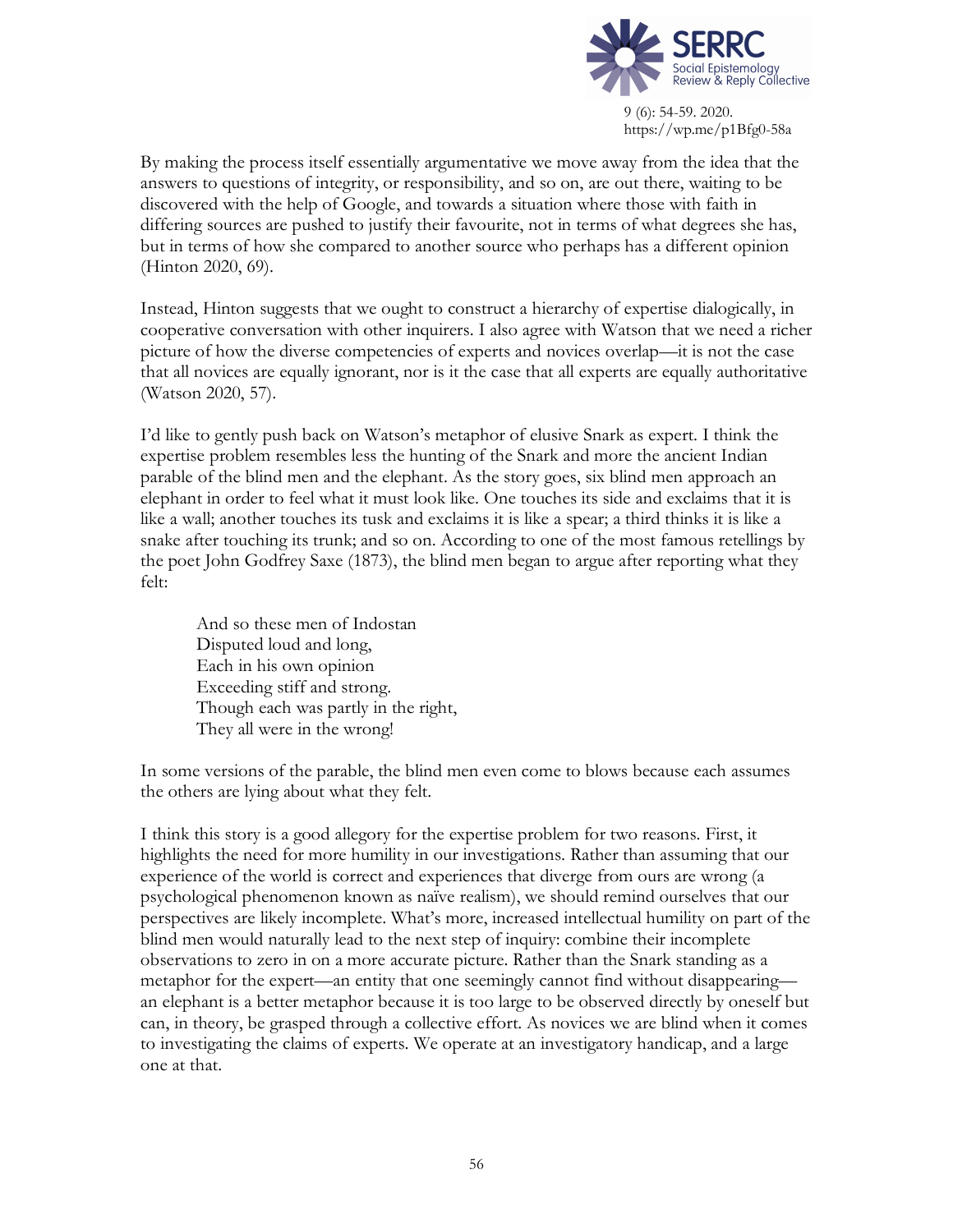#### *J. Brennan*

This is the second reason why the parable is a good allegory for the expertise problem: The blindness of the men can be read as a metaphor for trust. Trust, in order to be trust, must be at least partially blind (Hardwig 1991, 693) The blind men must trust their own senses, yes, but they must also trust their compatriots' senses if they hope to gain a better understanding of something that they cannot grasp the whole of themselves. Hardwig argues convincingly that all knowledge, even that of the expert, requires trust in others. The expert is an expert partly because he often takes the role of the layman within his field (Hardwig 1985, 346) Not even experts have a complete understanding of every aspect of their experiments, and must trust their collaborators to add their jigsaw pieces to the overall puzzle. Similarly, novices need to cooperate with and trust other novices to come to a patchwork understanding of who the experts are. If we accept that novices themselves have diverse competencies and inhabit varying cognitive mainlands, then this seems like an attainable goal.

When it comes to reasonably deferring to experts, the standard is not, "assess the evidence for the proposition p." The standard is rather "assess the evidence for the claim that the expert knows what she is talking about." But even this is an elephant for any individual, metaphorically blind novice. It takes many novices, with varying levels of blindness looking at various aspects of expertise, to piece together the full concept of the elephant. If novices knit together their incomplete grasps of experts, their chances of assessing experts without having to become one themselves increases.

I don't think the challenges presented by Watson and Hinton undermine my reserved optimism in metacognitive reliability conditions, if only for the following reason. Metacognition can itself be a collaborative activity (Hogan 2001). One application of metacognition is what I highlighted in my paper: a way of ferreting out the possibility that one's own process of inquiry is not above board. Another application is more intersubjective: noticing how well others do, what their process is, what their strengths and weaknesses are, and so on. Metacognition involves not only being aware of your own cognitive weaknesses, but also how others' strengths can compensate.

There is some empirical evidence to support the claim that engaging in collaborative metacognition can improve problem-solving skills, strengthen individual metacognitive skills, and build self-esteem (Goos, Galbraith, and Renshaw 2002; Molenaar, Sleegers, and van Boxtel 2014; Bernard and Bachu 2015; Yarrow and Topping 2001). Collaborative metacognition leverages the ecological differences between novices; to work to its maximal efficacy, collaborative metacognition needs members of different strengths and competencies, overlaying their cognitive mainlands together to form a bridge to far away islands (Yarrow and Topping 2001; Goos, Galbraith, and Renshaw 2002). This makes collaborative metacognition an essential component of building a successful elephantdiscovery team. The ecological as well as motivational obstacles facing novices can be overcome if they can build the right coalition.

# **Keeping Looming Pessimism at Bay**

Watson's and Hinton's replies underscore the importance of having a diverse group of social epistemological partners. If novices only associate with those who hold the same, incomplete perspectives, they won't get any closer to reasonably deferring to experts. And yet, as I'm sure they'd agree, boosting novices' chances of success by emphasizing the collaborative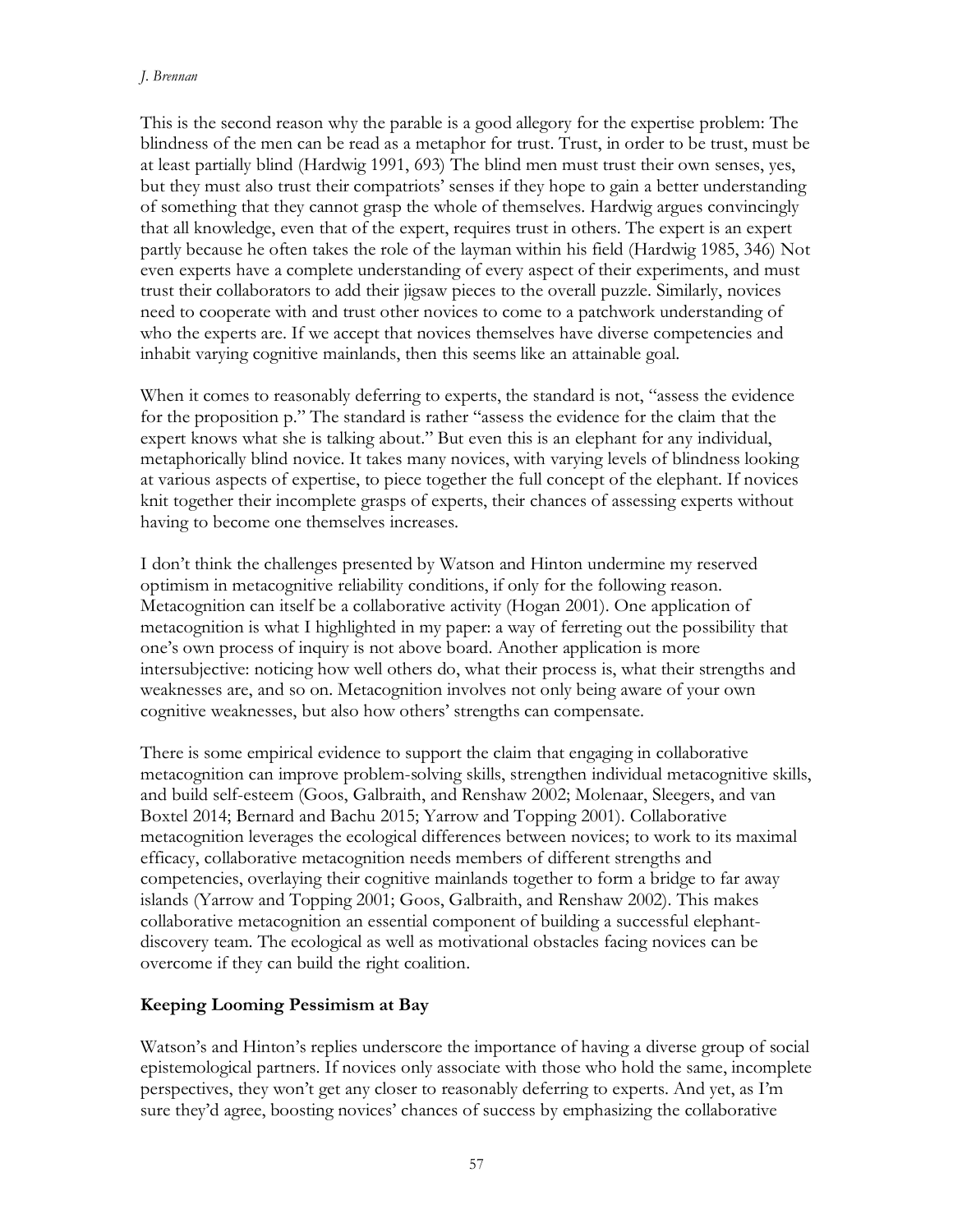

aspect of assessing expertise does not eradicate pessimism. Their proposed solutions run into the same problem as before—in order to work together to overcome ecological obstacles and construct non-competitive hierarchies of expertise, novices need to value the right things: collaboration, diverse perspectives, open mindedness, and pursuing the truth. If novices don't already value these things, the suggestions posed by me, Watson, and Hinton won't get them to. Worse yet, in our current age of hyper polarization, the value of diverse viewpoints is persistently undermined. This leads to the implication, which I think we see confirmed around us, that those who choose to place themselves in highly homogenous epistemic communities, where members are aligned in values and beliefs, have a harder time recognizing expertise that is further at sea.

Eradicating the possibility of pessimism is neither possible nor realistic. We should instead shift our focus away from trying to neutralize the pessimist and toward trying to garner enough support for optimism. Watson notes, in his own muted optimism, that "despite the seemingly innumerable obstacles to accurately identifying and trusting experts, many people do it passably well." (2020, 56) This echoes Martin Hollis' sentiment that trust works in practice but not in theory (1998, 1). This is not to say that we should not worry about the problem of expertise; many of us defer to experts passably well, but many of us don't and that still calls for a solution. One heartening thought as to why many of us reasonably defer passably well is that trust by necessity involves *many* others. Trust occurs not in single strands but in whole webs (Baier 1996, 149), and perhaps the wider those webs extend and the more numerous their fibers, the less we have to wring our hands about getting the answer to the expertise problem exactly right.

## **References**

- Baier, Annette. 1996. "Trust and Its Vulnerabilities." In *Moral Prejudices: Essays on Ethics* edited by Annette Baier, 130–51. Cambridge, MA: Harvard University Press.
- Bernard, Margaret, and Eshwar Bachu. 2015. "Enhancing the Metacognitive Skill of Novice Programmers Through Collaborative Learning." In *Metacognition: Fundamentals, Applications, and Trends Vol. 76* edited by Alejandro Pena-Ayala, 277–98. Springer International Publishing.
- Brennan, Johnny. 2020. " Can Novices Trust Themselves to Choose Trustworthy Experts? Reasons for (Reserved) Optimism." *Social Epistemology* 34 (3): 227-240.
- Goos, Merrilyn, Peter Galbraith, and Peter Renshaw. 2002. "Socially Mediated Metacognition: Creating Collaborative Zones of Proximal Development in Small Group Problem Solving." *Educational Studies in Mathematics* 49: 193–223.

Hardwig, John. 1985. "Epistemic Dependence." *The Journal of Philosophy* 82 (7): 335–49.

- Hardwig, John. 1991. "The Role of Trust in Knowledge." *The Journal of Philosophy* 88 (12): 693–708.
- Hinton, Martin. 2020. "Can Novices Be Taught to Choose Trustworthy Experts? Optimism for Reasoning--A Reply to Johnny Brennan." *Social Epistemology Review and Reply Collective* 9 (4): 65–71.
- Hogan, Kathleen. 2001. "Collective Metacognition: The Interplay of Individual, Social, and Cultural Meanings in Small Groups' Reflective Thinking." In *Advances in Psychology Research, Vol. 7* edited by F. Columbus, 199–239. Nova Science Publishers.